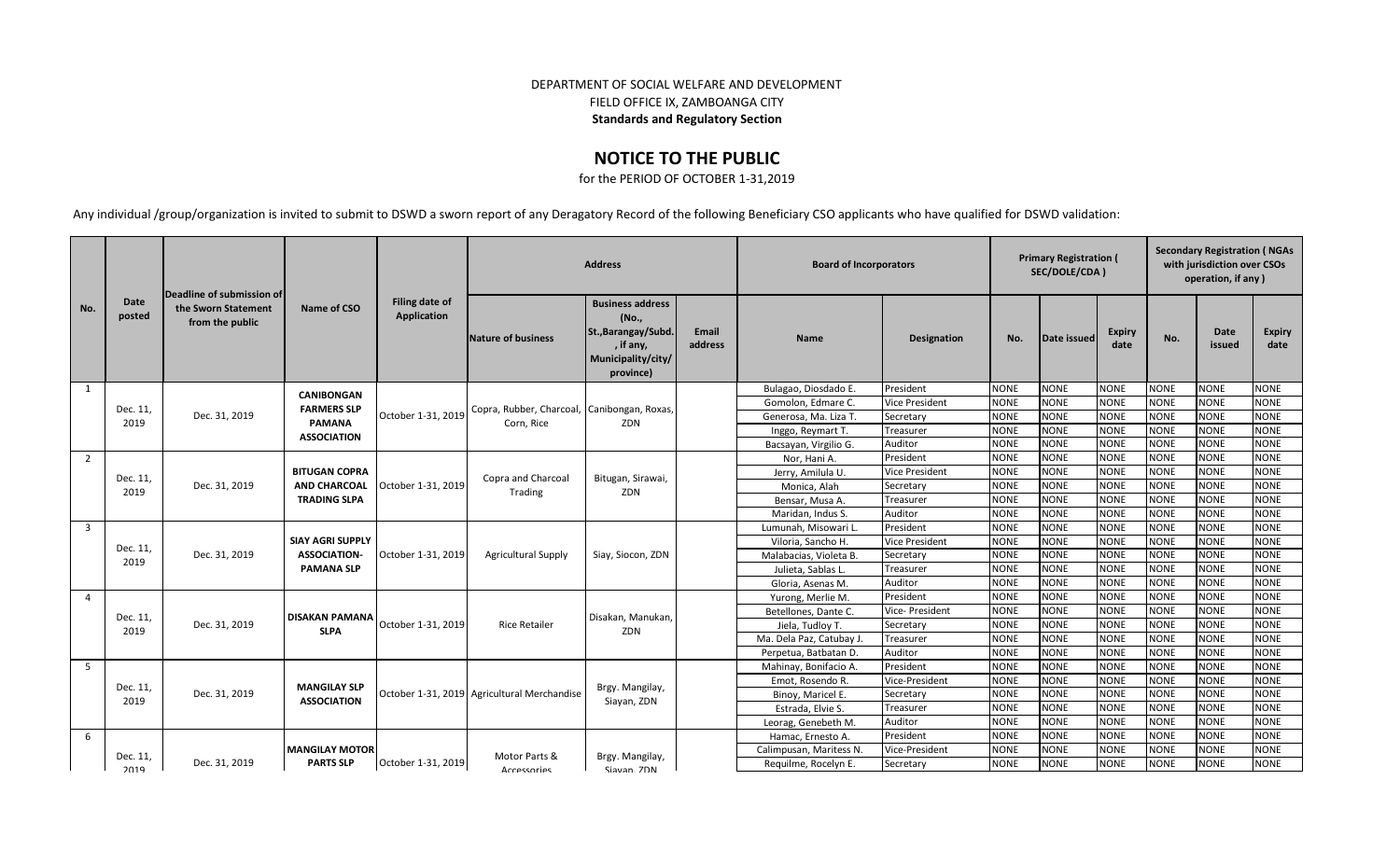|             | ر د نام          |               | <b>ASSOCIATION</b>                |                    | <b>MULESSUITES</b>                                 | Jiayari, LUIV                | Simbulon, Angelita L.   | Treasurer              | <b>NONE</b>     | <b>NONE</b> | <b>NONE</b> | <b>NONE</b> | <b>NONE</b>                                                                                                                                                                                                                                                                                                                                                                                                                                                                                                                                                                                                                                                                                                                                                 |                                                                                                                                                                                                                                                                                                                                                                                                                                                                                                                                                                                                                                                                                                                  |  |
|-------------|------------------|---------------|-----------------------------------|--------------------|----------------------------------------------------|------------------------------|-------------------------|------------------------|-----------------|-------------|-------------|-------------|-------------------------------------------------------------------------------------------------------------------------------------------------------------------------------------------------------------------------------------------------------------------------------------------------------------------------------------------------------------------------------------------------------------------------------------------------------------------------------------------------------------------------------------------------------------------------------------------------------------------------------------------------------------------------------------------------------------------------------------------------------------|------------------------------------------------------------------------------------------------------------------------------------------------------------------------------------------------------------------------------------------------------------------------------------------------------------------------------------------------------------------------------------------------------------------------------------------------------------------------------------------------------------------------------------------------------------------------------------------------------------------------------------------------------------------------------------------------------------------|--|
|             |                  |               |                                   |                    |                                                    |                              | Condoy, Pedro L         | Auditor                | <b>NONE</b>     | <b>NONE</b> | <b>NONE</b> | <b>NONE</b> |                                                                                                                                                                                                                                                                                                                                                                                                                                                                                                                                                                                                                                                                                                                                                             |                                                                                                                                                                                                                                                                                                                                                                                                                                                                                                                                                                                                                                                                                                                  |  |
| $7^{\circ}$ |                  |               |                                   |                    |                                                    |                              | Gungob, Marceliza D.    | President              | <b>NONE</b>     | <b>NONE</b> | <b>NONE</b> | <b>NONE</b> |                                                                                                                                                                                                                                                                                                                                                                                                                                                                                                                                                                                                                                                                                                                                                             |                                                                                                                                                                                                                                                                                                                                                                                                                                                                                                                                                                                                                                                                                                                  |  |
|             |                  |               | <b>MANGILAY</b>                   |                    |                                                    |                              | Dumayon, Charlie A.     | Vice President         | <b>NONE</b>     | <b>NONE</b> | <b>NONE</b> | <b>NONE</b> |                                                                                                                                                                                                                                                                                                                                                                                                                                                                                                                                                                                                                                                                                                                                                             |                                                                                                                                                                                                                                                                                                                                                                                                                                                                                                                                                                                                                                                                                                                  |  |
|             | Dec. 11,         | Dec. 31, 2019 | <b>FARMER'S 4P'S SLP</b>          |                    | October 1-31, 2019 Agricultural Merchandise        | Brgy. Mangilay,              | Andes, Meralona T.      | Secretary              | <b>NONE</b>     | <b>NONE</b> | <b>NONE</b> | <b>NONE</b> |                                                                                                                                                                                                                                                                                                                                                                                                                                                                                                                                                                                                                                                                                                                                                             | <b>NONE</b><br><b>NONE</b><br><b>NONE</b><br><b>NONE</b><br><b>NONE</b><br><b>NONE</b><br><b>NONE</b><br><b>NONE</b><br><b>NONE</b><br><b>NONE</b><br>NONE<br><b>NONE</b><br><b>NONE</b><br><b>NONE</b><br><b>NONE</b><br><b>NONE</b><br><b>NONE</b><br><b>NONE</b><br><b>NONE</b><br><b>NONE</b><br><b>NONE</b><br><b>NONE</b><br><b>NONE</b><br><b>NONE</b><br><b>NONE</b><br>NONE<br><b>NONE</b><br><b>NONE</b><br><b>NONE</b><br><b>NONE</b><br><b>NONE</b><br><b>NONE</b><br><b>NONE</b><br><b>NONE</b><br><b>NONE</b><br><b>NONE</b><br><b>NONE</b><br><b>NONE</b><br><b>NONE</b><br><b>NONE</b><br><b>NONE</b><br><b>NONE</b><br><b>NONE</b><br><b>NONE</b><br>NONE<br><b>NONE</b><br>NONE<br><b>NONE</b> |  |
|             | 2019             |               | <b>ASSOCIATION</b>                |                    |                                                    | Siayan, ZDN                  | Decierdo, Roxanne D.    | Treasurer              | <b>NONE</b>     | <b>NONE</b> | <b>NONE</b> | <b>NONE</b> |                                                                                                                                                                                                                                                                                                                                                                                                                                                                                                                                                                                                                                                                                                                                                             |                                                                                                                                                                                                                                                                                                                                                                                                                                                                                                                                                                                                                                                                                                                  |  |
|             |                  |               |                                   |                    |                                                    |                              | Cabanilla, Leonard S.   | Auditor                | <b>NONE</b>     | <b>NONE</b> | <b>NONE</b> | <b>NONE</b> |                                                                                                                                                                                                                                                                                                                                                                                                                                                                                                                                                                                                                                                                                                                                                             |                                                                                                                                                                                                                                                                                                                                                                                                                                                                                                                                                                                                                                                                                                                  |  |
| 8           |                  |               |                                   |                    |                                                    |                              | Ontal, Rita C.          | President              | <b>NONE</b>     | <b>NONE</b> | <b>NONE</b> | <b>NONE</b> |                                                                                                                                                                                                                                                                                                                                                                                                                                                                                                                                                                                                                                                                                                                                                             |                                                                                                                                                                                                                                                                                                                                                                                                                                                                                                                                                                                                                                                                                                                  |  |
|             |                  |               | <b>MUNOZ 4P'S</b>                 |                    |                                                    |                              | Tulawe, Renante L.      | Vice President         | <b>NONE</b>     | <b>NONE</b> | <b>NONE</b> | <b>NONE</b> |                                                                                                                                                                                                                                                                                                                                                                                                                                                                                                                                                                                                                                                                                                                                                             |                                                                                                                                                                                                                                                                                                                                                                                                                                                                                                                                                                                                                                                                                                                  |  |
|             | Dec. 11,         | Dec. 31, 2019 | <b>FARMERS SLP</b>                | October 1-31, 2019 | Buy & Sell of Agricultural Brgy. Munoz, Siaya,     |                              | Cabilin, Florentina T.  | Secretary              | <b>NONE</b>     | <b>NONE</b> | <b>NONE</b> | <b>NONE</b> |                                                                                                                                                                                                                                                                                                                                                                                                                                                                                                                                                                                                                                                                                                                                                             |                                                                                                                                                                                                                                                                                                                                                                                                                                                                                                                                                                                                                                                                                                                  |  |
|             | 2019             |               | <b>ASSOCIATION</b>                |                    | Products & Farm Inputs                             | ZDN                          | Calumpang, Rosita       | Treasurer              | <b>NONE</b>     | <b>NONE</b> | <b>NONE</b> | <b>NONE</b> |                                                                                                                                                                                                                                                                                                                                                                                                                                                                                                                                                                                                                                                                                                                                                             |                                                                                                                                                                                                                                                                                                                                                                                                                                                                                                                                                                                                                                                                                                                  |  |
|             |                  |               |                                   |                    |                                                    |                              | Esconde, Nenita A.      | Auditor                | <b>NONE</b>     | <b>NONE</b> | <b>NONE</b> | <b>NONE</b> |                                                                                                                                                                                                                                                                                                                                                                                                                                                                                                                                                                                                                                                                                                                                                             |                                                                                                                                                                                                                                                                                                                                                                                                                                                                                                                                                                                                                                                                                                                  |  |
| 9           |                  |               |                                   |                    |                                                    |                              | Tangapa, Madelyn B.     | President              | <b>NONE</b>     | <b>NONE</b> | <b>NONE</b> | <b>NONE</b> |                                                                                                                                                                                                                                                                                                                                                                                                                                                                                                                                                                                                                                                                                                                                                             |                                                                                                                                                                                                                                                                                                                                                                                                                                                                                                                                                                                                                                                                                                                  |  |
|             |                  |               |                                   |                    |                                                    |                              | Aque, Jenelyn B.        | Vice President         | <b>NONE</b>     | <b>NONE</b> | <b>NONE</b> | <b>NONE</b> |                                                                                                                                                                                                                                                                                                                                                                                                                                                                                                                                                                                                                                                                                                                                                             |                                                                                                                                                                                                                                                                                                                                                                                                                                                                                                                                                                                                                                                                                                                  |  |
|             | Dec. 11,         | Dec. 31, 2019 | <b>BULANAO</b>                    | October 1-31, 2019 | Agricultural Products &                            | Brgy. Litolit, Siayan        | Aso, Geraldine B.       | Secretary              | <b>NONE</b>     | <b>NONE</b> | <b>NONE</b> | <b>NONE</b> |                                                                                                                                                                                                                                                                                                                                                                                                                                                                                                                                                                                                                                                                                                                                                             |                                                                                                                                                                                                                                                                                                                                                                                                                                                                                                                                                                                                                                                                                                                  |  |
|             | 2019             |               | <b>FARMERS SLPA</b>               |                    | Farm inputs buy & sell.                            | ZDN                          | Bordaje, Mary N.        | Treasurer              | <b>NONE</b>     | <b>NONE</b> | <b>NONE</b> | <b>NONE</b> |                                                                                                                                                                                                                                                                                                                                                                                                                                                                                                                                                                                                                                                                                                                                                             |                                                                                                                                                                                                                                                                                                                                                                                                                                                                                                                                                                                                                                                                                                                  |  |
|             |                  |               |                                   |                    |                                                    |                              | Villanocha, Judith A    | Auditor                | <b>NONE</b>     | <b>NONE</b> | <b>NONE</b> | <b>NONE</b> |                                                                                                                                                                                                                                                                                                                                                                                                                                                                                                                                                                                                                                                                                                                                                             |                                                                                                                                                                                                                                                                                                                                                                                                                                                                                                                                                                                                                                                                                                                  |  |
| 10          |                  |               |                                   |                    |                                                    |                              | Lasay, Alecia T.        | President              | <b>NONE</b>     | <b>NONE</b> | <b>NONE</b> | <b>NONE</b> |                                                                                                                                                                                                                                                                                                                                                                                                                                                                                                                                                                                                                                                                                                                                                             |                                                                                                                                                                                                                                                                                                                                                                                                                                                                                                                                                                                                                                                                                                                  |  |
|             |                  |               | <b>LOWER DENUYA</b>               |                    |                                                    |                              |                         | Parliques, Josephine L | Vice- President | <b>NONE</b> | <b>NONE</b> | <b>NONE</b> | <b>NONE</b>                                                                                                                                                                                                                                                                                                                                                                                                                                                                                                                                                                                                                                                                                                                                                 |                                                                                                                                                                                                                                                                                                                                                                                                                                                                                                                                                                                                                                                                                                                  |  |
|             | Dec. 11,         | Dec. 31, 2019 |                                   | October 1-31, 2019 | Agricultural Products &                            | Brgy. Denuyan,               | Ricos, Lenie L          | Secretary              | <b>NONE</b>     | <b>NONE</b> | <b>NONE</b> | <b>NONE</b> |                                                                                                                                                                                                                                                                                                                                                                                                                                                                                                                                                                                                                                                                                                                                                             |                                                                                                                                                                                                                                                                                                                                                                                                                                                                                                                                                                                                                                                                                                                  |  |
|             | 2019             |               | <b>SLPA</b>                       |                    | Farm inputs buy & sell.                            | Siayan, ZDN                  | Tomales, Annabele L     | Treasurer              | <b>NONE</b>     | <b>NONE</b> | <b>NONE</b> | <b>NONE</b> | <b>NONE</b><br><b>NONE</b><br><b>NONE</b><br><b>NONE</b><br><b>NONE</b><br><b>NONE</b><br><b>NONE</b><br><b>NONE</b><br><b>NONE</b><br><b>NONE</b><br><b>NONE</b><br><b>NONE</b><br><b>NONE</b><br><b>NONE</b><br><b>NONE</b><br><b>NONE</b><br><b>NONE</b><br><b>NONE</b><br><b>NONE</b><br><b>NONE</b><br><b>NONE</b><br><b>NONE</b><br><b>NONE</b><br><b>NONE</b><br><b>NONE</b><br><b>NONE</b><br><b>NONE</b><br><b>NONE</b><br><b>NONE</b><br><b>NONE</b><br><b>NONE</b><br><b>NONE</b><br><b>NONE</b><br><b>NONE</b><br><b>NONE</b><br><b>NONE</b><br><b>NONE</b><br><b>NONE</b><br><b>NONE</b><br><b>NONE</b><br><b>NONE</b><br><b>NONE</b><br><b>NONE</b><br><b>NONE</b><br><b>NONE</b><br><b>NONE</b><br><b>NONE</b><br><b>NONE</b><br><b>NONE</b> |                                                                                                                                                                                                                                                                                                                                                                                                                                                                                                                                                                                                                                                                                                                  |  |
|             |                  |               |                                   |                    |                                                    | Navarro, Jovie J             | Auditor                 | <b>NONE</b>            | <b>NONE</b>     | <b>NONE</b> | <b>NONE</b> |             |                                                                                                                                                                                                                                                                                                                                                                                                                                                                                                                                                                                                                                                                                                                                                             |                                                                                                                                                                                                                                                                                                                                                                                                                                                                                                                                                                                                                                                                                                                  |  |
| 11          |                  |               |                                   |                    |                                                    |                              | Asong, Charlyn I.       | President              | <b>NONE</b>     | <b>NONE</b> | <b>NONE</b> | <b>NONE</b> |                                                                                                                                                                                                                                                                                                                                                                                                                                                                                                                                                                                                                                                                                                                                                             |                                                                                                                                                                                                                                                                                                                                                                                                                                                                                                                                                                                                                                                                                                                  |  |
|             |                  |               |                                   | October 1-31, 2019 | Agricultural Products &                            | Brgy. Denuyan,               | Bula, Rostilito I       | Vice-President         | <b>NONE</b>     | <b>NONE</b> | <b>NONE</b> | <b>NONE</b> |                                                                                                                                                                                                                                                                                                                                                                                                                                                                                                                                                                                                                                                                                                                                                             |                                                                                                                                                                                                                                                                                                                                                                                                                                                                                                                                                                                                                                                                                                                  |  |
|             | Dec. 11,         | Dec. 31, 2019 | <b>DENUYAN</b>                    |                    |                                                    |                              | Ambaras, Maricris B     | Secretary              | <b>NONE</b>     | <b>NONE</b> | <b>NONE</b> | <b>NONE</b> |                                                                                                                                                                                                                                                                                                                                                                                                                                                                                                                                                                                                                                                                                                                                                             |                                                                                                                                                                                                                                                                                                                                                                                                                                                                                                                                                                                                                                                                                                                  |  |
|             | 2019             |               | <b>FARMERS SLPA</b>               |                    | Farm inputs buy & sell.                            | Siayan, ZDN                  | Roa, Analiza I          | Treasurer              | <b>NONE</b>     | <b>NONE</b> | <b>NONE</b> | <b>NONE</b> |                                                                                                                                                                                                                                                                                                                                                                                                                                                                                                                                                                                                                                                                                                                                                             |                                                                                                                                                                                                                                                                                                                                                                                                                                                                                                                                                                                                                                                                                                                  |  |
|             |                  |               |                                   |                    |                                                    |                              | Insag, Lanie L          | Auditor                | <b>NONE</b>     | <b>NONE</b> | <b>NONE</b> | <b>NONE</b> |                                                                                                                                                                                                                                                                                                                                                                                                                                                                                                                                                                                                                                                                                                                                                             |                                                                                                                                                                                                                                                                                                                                                                                                                                                                                                                                                                                                                                                                                                                  |  |
| 12          |                  |               |                                   |                    |                                                    |                              | Gumactang, Merasul I.   | President              | <b>NONE</b>     | <b>NONE</b> | <b>NONE</b> | <b>NONE</b> |                                                                                                                                                                                                                                                                                                                                                                                                                                                                                                                                                                                                                                                                                                                                                             |                                                                                                                                                                                                                                                                                                                                                                                                                                                                                                                                                                                                                                                                                                                  |  |
|             |                  |               |                                   | October 1-31, 2019 | Agricultural Products &<br>Farm inputs buy & sell. | Brgy. Denuyan<br>Siayan, ZDN | Enostacion, Florife R.  | Vice-President         | <b>NONE</b>     | <b>NONE</b> | <b>NONE</b> | <b>NONE</b> |                                                                                                                                                                                                                                                                                                                                                                                                                                                                                                                                                                                                                                                                                                                                                             |                                                                                                                                                                                                                                                                                                                                                                                                                                                                                                                                                                                                                                                                                                                  |  |
|             | Dec. 11,         | Dec. 31, 2019 | <b>DENUYAN 4P'S</b>               |                    |                                                    |                              | Sumalpong, Mirasol C.   | Secretary              | <b>NONE</b>     | <b>NONE</b> | <b>NONE</b> | <b>NONE</b> |                                                                                                                                                                                                                                                                                                                                                                                                                                                                                                                                                                                                                                                                                                                                                             |                                                                                                                                                                                                                                                                                                                                                                                                                                                                                                                                                                                                                                                                                                                  |  |
|             | 2019             |               | <b>SLPA</b>                       |                    |                                                    |                              | Sumampong, Virginia D.  | Treasurer              | <b>NONE</b>     | <b>NONE</b> | <b>NONE</b> | <b>NONE</b> |                                                                                                                                                                                                                                                                                                                                                                                                                                                                                                                                                                                                                                                                                                                                                             |                                                                                                                                                                                                                                                                                                                                                                                                                                                                                                                                                                                                                                                                                                                  |  |
|             |                  |               |                                   |                    |                                                    |                              | Insag, Mailyn S.        | Auditor                | <b>NONE</b>     | <b>NONE</b> | <b>NONE</b> | <b>NONE</b> |                                                                                                                                                                                                                                                                                                                                                                                                                                                                                                                                                                                                                                                                                                                                                             |                                                                                                                                                                                                                                                                                                                                                                                                                                                                                                                                                                                                                                                                                                                  |  |
| 13          |                  |               |                                   |                    |                                                    |                              | Rone, Joel S.           | President              | <b>NONE</b>     | <b>NONE</b> | <b>NONE</b> | <b>NONE</b> |                                                                                                                                                                                                                                                                                                                                                                                                                                                                                                                                                                                                                                                                                                                                                             |                                                                                                                                                                                                                                                                                                                                                                                                                                                                                                                                                                                                                                                                                                                  |  |
|             |                  |               | <b>LAMBO LITOLIT</b>              | October 1-31, 2019 | <b>Agricultural Products &amp;</b>                 |                              | Pandic, Emesto A.       | <b>Vice President</b>  | <b>NONE</b>     | <b>NONE</b> | <b>NONE</b> | <b>NONE</b> |                                                                                                                                                                                                                                                                                                                                                                                                                                                                                                                                                                                                                                                                                                                                                             |                                                                                                                                                                                                                                                                                                                                                                                                                                                                                                                                                                                                                                                                                                                  |  |
|             | Dec. 11,         | Dec. 31, 2019 |                                   |                    |                                                    | Brgy. Litolet,               | Aloc, Jona A.           | Secretary              | <b>NONE</b>     | <b>NONE</b> | <b>NONE</b> | <b>NONE</b> |                                                                                                                                                                                                                                                                                                                                                                                                                                                                                                                                                                                                                                                                                                                                                             |                                                                                                                                                                                                                                                                                                                                                                                                                                                                                                                                                                                                                                                                                                                  |  |
|             | 2019             |               | <b>SLPA</b>                       |                    | Farm inputs buy & sell.                            | Siayan, ZDN                  | Atsoy, Edgardo B.       | Treasurer              | <b>NONE</b>     | <b>NONE</b> | <b>NONE</b> | <b>NONE</b> |                                                                                                                                                                                                                                                                                                                                                                                                                                                                                                                                                                                                                                                                                                                                                             |                                                                                                                                                                                                                                                                                                                                                                                                                                                                                                                                                                                                                                                                                                                  |  |
|             |                  |               |                                   |                    |                                                    |                              | Aborque, Aquiles T.     | Auditor                | <b>NONE</b>     | <b>NONE</b> | <b>NONE</b> | <b>NONE</b> |                                                                                                                                                                                                                                                                                                                                                                                                                                                                                                                                                                                                                                                                                                                                                             |                                                                                                                                                                                                                                                                                                                                                                                                                                                                                                                                                                                                                                                                                                                  |  |
| 14          |                  |               |                                   |                    |                                                    |                              | Ombiang, Eufemia G.     | President              | <b>NONE</b>     | <b>NONE</b> | <b>NONE</b> | <b>NONE</b> |                                                                                                                                                                                                                                                                                                                                                                                                                                                                                                                                                                                                                                                                                                                                                             |                                                                                                                                                                                                                                                                                                                                                                                                                                                                                                                                                                                                                                                                                                                  |  |
|             | Dec. 11,         |               | <b>LITOLIT BAKERS</b>             |                    |                                                    |                              | Amolat, Antonia E.      | <b>Vice President</b>  | <b>NONE</b>     | <b>NONE</b> | <b>NONE</b> | <b>NONE</b> |                                                                                                                                                                                                                                                                                                                                                                                                                                                                                                                                                                                                                                                                                                                                                             |                                                                                                                                                                                                                                                                                                                                                                                                                                                                                                                                                                                                                                                                                                                  |  |
|             | 2019             | Dec. 31, 2019 | <b>SLPA</b>                       | October 1-31, 2019 | Agricultural Products &                            | Brgy. Litolet,               | Raya, Florife A.        | Secretary              | <b>NONE</b>     | <b>NONE</b> | <b>NONE</b> | <b>NONE</b> |                                                                                                                                                                                                                                                                                                                                                                                                                                                                                                                                                                                                                                                                                                                                                             |                                                                                                                                                                                                                                                                                                                                                                                                                                                                                                                                                                                                                                                                                                                  |  |
|             |                  |               |                                   |                    | Farm inputs buy & sell.                            | Siayan, ZDN                  | Parangan, Shenna Mae M. | Treasurer              | <b>NONE</b>     | <b>NONE</b> | <b>NONE</b> | <b>NONE</b> |                                                                                                                                                                                                                                                                                                                                                                                                                                                                                                                                                                                                                                                                                                                                                             |                                                                                                                                                                                                                                                                                                                                                                                                                                                                                                                                                                                                                                                                                                                  |  |
|             |                  |               |                                   |                    |                                                    |                              | Lopez, Marilyn R.       | Auditor                | <b>NONE</b>     | <b>NONE</b> | <b>NONE</b> | <b>NONE</b> |                                                                                                                                                                                                                                                                                                                                                                                                                                                                                                                                                                                                                                                                                                                                                             |                                                                                                                                                                                                                                                                                                                                                                                                                                                                                                                                                                                                                                                                                                                  |  |
| 15          |                  |               |                                   |                    |                                                    |                              | Estrosos, Virginia V.   | President              | <b>NONE</b>     | <b>NONE</b> | <b>NONE</b> | <b>NONE</b> |                                                                                                                                                                                                                                                                                                                                                                                                                                                                                                                                                                                                                                                                                                                                                             |                                                                                                                                                                                                                                                                                                                                                                                                                                                                                                                                                                                                                                                                                                                  |  |
|             |                  |               |                                   |                    |                                                    |                              | Nonong, Abondio G.      | <b>Vice President</b>  | <b>NONE</b>     | <b>NONE</b> | <b>NONE</b> | <b>NONE</b> |                                                                                                                                                                                                                                                                                                                                                                                                                                                                                                                                                                                                                                                                                                                                                             |                                                                                                                                                                                                                                                                                                                                                                                                                                                                                                                                                                                                                                                                                                                  |  |
|             | Dec. 11,<br>2019 | Dec. 31, 2019 | <b>MANGILAY</b><br><b>AGRIVET</b> | October 1-31, 2019 | <b>Agrivet Enterprise</b>                          | Mangilay, Siayan,<br>ZDN     | Pagatpat, Julieta C.    | Secretary              | <b>NONE</b>     | <b>NONE</b> | <b>NONE</b> | <b>NONE</b> |                                                                                                                                                                                                                                                                                                                                                                                                                                                                                                                                                                                                                                                                                                                                                             |                                                                                                                                                                                                                                                                                                                                                                                                                                                                                                                                                                                                                                                                                                                  |  |
|             |                  |               |                                   |                    |                                                    |                              | Uyag, Delia A.          | Treasurer              | <b>NONE</b>     | <b>NONE</b> | <b>NONE</b> | <b>NONE</b> |                                                                                                                                                                                                                                                                                                                                                                                                                                                                                                                                                                                                                                                                                                                                                             |                                                                                                                                                                                                                                                                                                                                                                                                                                                                                                                                                                                                                                                                                                                  |  |
|             |                  |               |                                   |                    |                                                    |                              | Solo, Jelomar A         | Auditor                | <b>NONE</b>     | <b>NONE</b> | <b>NONE</b> | <b>NONE</b> |                                                                                                                                                                                                                                                                                                                                                                                                                                                                                                                                                                                                                                                                                                                                                             |                                                                                                                                                                                                                                                                                                                                                                                                                                                                                                                                                                                                                                                                                                                  |  |
| 16          |                  |               |                                   |                    |                                                    |                              | Lafuente, Liza T.       | President              | <b>NONE</b>     | <b>NONE</b> | <b>NONE</b> | <b>NONE</b> |                                                                                                                                                                                                                                                                                                                                                                                                                                                                                                                                                                                                                                                                                                                                                             |                                                                                                                                                                                                                                                                                                                                                                                                                                                                                                                                                                                                                                                                                                                  |  |
|             | Dec. 11,         |               | <b>LITOLIT FARMERS</b>            |                    | Agricultural Products &                            | Brgy. Litolet,               | Amorado, Adelina E.     | Vice- President        | <b>NONE</b>     | <b>NONE</b> | <b>NONE</b> | <b>NONE</b> |                                                                                                                                                                                                                                                                                                                                                                                                                                                                                                                                                                                                                                                                                                                                                             |                                                                                                                                                                                                                                                                                                                                                                                                                                                                                                                                                                                                                                                                                                                  |  |
|             | 2019             | Dec. 31, 2019 | <b>SIDA</b>                       |                    | October 1-31, 2019 Farm innute huv & call          | Siavan 7DN                   | Aloy, Nolyn A.          | Secretary              | <b>NONE</b>     | <b>NONE</b> | <b>NONE</b> | <b>NONE</b> | <b>NONE</b>                                                                                                                                                                                                                                                                                                                                                                                                                                                                                                                                                                                                                                                                                                                                                 | <b>NONE</b>                                                                                                                                                                                                                                                                                                                                                                                                                                                                                                                                                                                                                                                                                                      |  |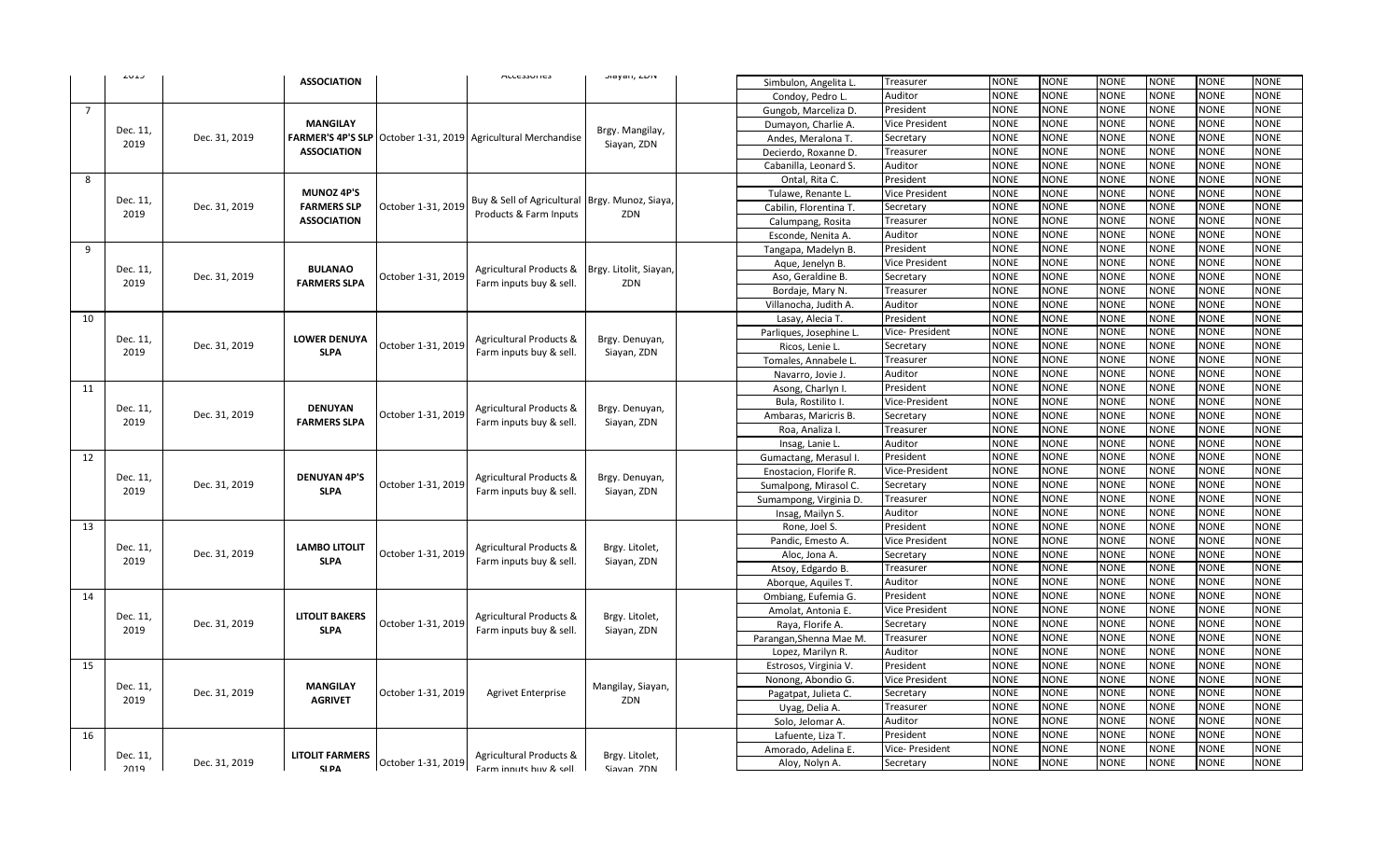|    | دعات             |                     | JEF M                                                                |                                             | rarm mputo nay ex ocm                                                                          | Jiayani, LUIV             | Malinog, Noralyn B.      | Treasurer                                                                                                                                                      | <b>NONE</b> | <b>NONE</b> | <b>NONE</b> | <b>NONE</b> | <b>NONE</b> | <b>NONE</b> |
|----|------------------|---------------------|----------------------------------------------------------------------|---------------------------------------------|------------------------------------------------------------------------------------------------|---------------------------|--------------------------|----------------------------------------------------------------------------------------------------------------------------------------------------------------|-------------|-------------|-------------|-------------|-------------|-------------|
|    |                  |                     |                                                                      |                                             |                                                                                                |                           | Rusiana, Virgilio S.     | Auditor                                                                                                                                                        | <b>NONE</b> | <b>NONE</b> | <b>NONE</b> | <b>NONE</b> | <b>NONE</b> | <b>NONE</b> |
| 17 |                  |                     |                                                                      |                                             |                                                                                                |                           | Calma, Wenna S.          | President                                                                                                                                                      | <b>NONE</b> | <b>NONE</b> | <b>NONE</b> | <b>NONE</b> | <b>NONE</b> | <b>NONE</b> |
|    |                  |                     |                                                                      |                                             |                                                                                                |                           | Dela Cerna, Liza P.      | Vice-President                                                                                                                                                 | <b>NONE</b> | <b>NONE</b> | <b>NONE</b> | <b>NONE</b> | <b>NONE</b> | <b>NONE</b> |
|    | Dec. 11,         | Dec. 31, 2019       | <b>TIMANAN SLPA</b>                                                  | October 1-31, 2019                          | Agricultural Products &<br>Farm inputs buy & sell.                                             | Brgy. Mandih,             | Amamangpang, Merin P.    | Secretary                                                                                                                                                      | <b>NONE</b> | <b>NONE</b> | <b>NONE</b> | <b>NONE</b> | <b>NONE</b> | <b>NONE</b> |
|    | 2019             |                     |                                                                      |                                             |                                                                                                | Sindangana, ZDN           | Berendez, Elsa P         | Treasurer                                                                                                                                                      | <b>NONE</b> | <b>NONE</b> | <b>NONE</b> | <b>NONE</b> | <b>NONE</b> | <b>NONE</b> |
|    |                  |                     |                                                                      |                                             |                                                                                                |                           | Sinoy, Gina S.           | Auditor                                                                                                                                                        | <b>NONE</b> | <b>NONE</b> | <b>NONE</b> | <b>NONE</b> | <b>NONE</b> | <b>NONE</b> |
| 18 |                  |                     |                                                                      |                                             |                                                                                                |                           | Andus, Jeralyn B.        | President                                                                                                                                                      | <b>NONE</b> | <b>NONE</b> | <b>NONE</b> | <b>NONE</b> | <b>NONE</b> | <b>NONE</b> |
|    |                  |                     |                                                                      |                                             |                                                                                                |                           | Albao, Sharon A.         | Vice-President                                                                                                                                                 | <b>NONE</b> | NONE        | NONE        | <b>NONE</b> | <b>NONE</b> | NONE        |
|    | Dec. 11,         | Dec. 31, 2019       | KABUNGAHAN                                                           | October 1-31, 2019                          | Agricultural Products &                                                                        | Brgy. Mandih,             | Divinagracia, Carmela E. | Secretary                                                                                                                                                      | <b>NONE</b> | <b>NONE</b> | <b>NONE</b> | <b>NONE</b> | <b>NONE</b> | <b>NONE</b> |
|    | 2019             |                     | AND PANGI SLPA                                                       |                                             | Farm inputs buy & sell.                                                                        | Sindangana, ZDN           | Ledama, Junelyn A.       | Treasurer                                                                                                                                                      | <b>NONE</b> | <b>NONE</b> | <b>NONE</b> | <b>NONE</b> | <b>NONE</b> | NONE        |
|    |                  |                     |                                                                      |                                             |                                                                                                |                           | Timboligue, Jocelyn E.   | Auditor                                                                                                                                                        | <b>NONE</b> | <b>NONE</b> | <b>NONE</b> | <b>NONE</b> | <b>NONE</b> | <b>NONE</b> |
| 19 |                  |                     |                                                                      |                                             |                                                                                                |                           | Gaso, Generosa C.        | President                                                                                                                                                      | <b>NONE</b> | <b>NONE</b> | <b>NONE</b> | <b>NONE</b> | <b>NONE</b> | NONE        |
|    |                  |                     | <b>DENUYAN CENTRO</b>                                                |                                             |                                                                                                |                           | Luzano, Abraham N.       | Vice President                                                                                                                                                 | <b>NONE</b> | <b>NONE</b> | <b>NONE</b> | <b>NONE</b> | <b>NONE</b> | <b>NONE</b> |
|    | Dec. 11,         | Dec. 31, 2019       |                                                                      | October 1-31, 2019                          | Rice and Corn Wholesale                                                                        | Brgy. Denuyan,            | Rano, Fely C.            | Secretary                                                                                                                                                      | <b>NONE</b> | <b>NONE</b> | <b>NONE</b> | <b>NONE</b> | <b>NONE</b> | <b>NONE</b> |
|    |                  | <b>SLPA</b><br>2019 |                                                                      |                                             | & Retail                                                                                       | Siayan, ZDN               | Insag, Lindiza D.        | Treasurer                                                                                                                                                      | <b>NONE</b> | <b>NONE</b> | <b>NONE</b> | <b>NONE</b> | <b>NONE</b> | <b>NONE</b> |
|    |                  |                     |                                                                      |                                             |                                                                                                |                           | Insag, Jonielyn D.       | Auditor                                                                                                                                                        | <b>NONE</b> | <b>NONE</b> | <b>NONE</b> | <b>NONE</b> | <b>NONE</b> | <b>NONE</b> |
| 20 |                  |                     |                                                                      |                                             |                                                                                                |                           | Undadi, Marlon L         | President                                                                                                                                                      | <b>NONE</b> | <b>NONE</b> | <b>NONE</b> | <b>NONE</b> | <b>NONE</b> | <b>NONE</b> |
|    |                  |                     |                                                                      |                                             |                                                                                                |                           | Manglang, Arnel P.       | Vice President                                                                                                                                                 | NONE        | <b>NONE</b> | <b>NONE</b> | <b>NONE</b> | <b>NONE</b> | <b>NONE</b> |
|    | Dec. 11,         | Dec. 31, 2019       | <b>LINTANGAN FISHER</b>                                              | October 1-31, 2019                          | Fishing                                                                                        | Lintangan, Sibuco,        | Taugiag, Vernie M.       | <b>NONE</b><br><b>NONE</b><br>NONE<br><b>NONE</b><br><b>NONE</b><br>Secretary<br><b>NONE</b><br><b>NONE</b><br><b>NONE</b><br>NONE<br><b>NONE</b><br>Treasurer | <b>NONE</b> |             |             |             |             |             |
|    | 2019             |                     | <b>FOLKS SLPA</b>                                                    |                                             | ZDN<br>Manglang, Sherwin P.<br><b>NONE</b><br>Auditor<br>Undadi, Benjamin A.                   |                           |                          |                                                                                                                                                                |             | <b>NONE</b> |             |             |             |             |
|    |                  |                     |                                                                      |                                             |                                                                                                |                           |                          |                                                                                                                                                                |             | <b>NONE</b> | <b>NONE</b> | <b>NONE</b> | <b>NONE</b> | <b>NONE</b> |
| 21 |                  |                     |                                                                      |                                             |                                                                                                |                           | Pamalison, Narcisa M.    | President                                                                                                                                                      | <b>NONE</b> | <b>NONE</b> | <b>NONE</b> | NONE        | <b>NONE</b> | <b>NONE</b> |
|    |                  |                     | <b>MALAYAL DRESS</b>                                                 |                                             |                                                                                                |                           | Mudai, Sherlyn O.        | /ice President                                                                                                                                                 | <b>NONE</b> | <b>NONE</b> | <b>NONE</b> | <b>NONE</b> | <b>NONE</b> | <b>NONE</b> |
|    | Dec. 11,         | Dec. 31, 2019       | <b>MAKER'S SLP</b>                                                   | October 1-31, 2019                          | Dress Shop                                                                                     | Malayal, Sibuco,          | Econ, Anna B.            | Secretary                                                                                                                                                      | <b>NONE</b> | <b>NONE</b> | <b>NONE</b> | <b>NONE</b> | <b>NONE</b> | <b>NONE</b> |
|    | 2019             |                     | <b>ASSOCIATION</b>                                                   |                                             |                                                                                                | ZDN                       | Guinilac, Cherry E.      | Treasurer                                                                                                                                                      | <b>NONE</b> | <b>NONE</b> | <b>NONE</b> | <b>NONE</b> | <b>NONE</b> | <b>NONE</b> |
|    |                  |                     |                                                                      |                                             |                                                                                                |                           | Molina, Jaqueline P.     | Auditor                                                                                                                                                        | <b>NONE</b> | NONE        | <b>NONE</b> | <b>NONE</b> | <b>NONE</b> | NONE        |
| 22 |                  |                     |                                                                      |                                             | Katubuan Fishing SLP<br>Association                                                            | Kamarangan,               | Dadil, Mahamud A.        | President                                                                                                                                                      | <b>NONE</b> | <b>NONE</b> | <b>NONE</b> | <b>NONE</b> | <b>NONE</b> | <b>NONE</b> |
|    |                  |                     | <b>KATUBUAN</b>                                                      |                                             |                                                                                                |                           | Dadil, Mannan S.         | Vice- President                                                                                                                                                | <b>NONE</b> | <b>NONE</b> | <b>NONE</b> | NONE        | <b>NONE</b> | NONE        |
|    | Dec. 11,         | Dec. 31, 2019       | <b>FISHING SLP</b>                                                   | October 1-31, 2019                          |                                                                                                |                           | Musad, Maila A.          | Secretary                                                                                                                                                      | <b>NONE</b> | <b>NONE</b> | <b>NONE</b> | <b>NONE</b> | <b>NONE</b> | <b>NONE</b> |
|    | 2019             |                     | <b>ASSOCIATION</b>                                                   |                                             |                                                                                                | Sibuco, ZDN               | Alipara, Basit J.        | Treasurer                                                                                                                                                      | <b>NONE</b> | <b>NONE</b> | NONE        | <b>NONE</b> | <b>NONE</b> | NONE        |
|    |                  |                     |                                                                      |                                             |                                                                                                |                           | Dadil, Alnajil A.        | Auditor                                                                                                                                                        | <b>NONE</b> | <b>NONE</b> | <b>NONE</b> | <b>NONE</b> | <b>NONE</b> | <b>NONE</b> |
| 23 |                  |                     |                                                                      |                                             | Provision of Livelihood Kit<br>October 1-31, 2019 for Farm Inputs of Siayan Sayaw, Siayan, ZDN |                           | Sugabo, Marnel           | President                                                                                                                                                      | <b>NONE</b> | <b>NONE</b> | <b>NONE</b> | <b>NONE</b> | <b>NONE</b> | <b>NONE</b> |
|    |                  |                     |                                                                      |                                             |                                                                                                |                           | Balase, Myde             | Vice-President                                                                                                                                                 | <b>NONE</b> | NONE        | <b>NONE</b> | <b>NONE</b> | <b>NONE</b> | <b>NONE</b> |
|    | Dec. 11,<br>2019 | Dec. 31, 2019       | Sayaw MCCT-IP                                                        |                                             |                                                                                                |                           | Tangupan, Marecel        | Secretary                                                                                                                                                      | <b>NONE</b> | <b>NONE</b> | <b>NONE</b> | <b>NONE</b> | <b>NONE</b> | <b>NONE</b> |
|    |                  |                     | Association                                                          |                                             | <b>MCCT-IP Farmers</b>                                                                         |                           | Balolot, Mailyn          | Treasurer                                                                                                                                                      | <b>NONE</b> | <b>NONE</b> | <b>NONE</b> | <b>NONE</b> | <b>NONE</b> | <b>NONE</b> |
|    |                  |                     |                                                                      |                                             |                                                                                                |                           | Andaling, Almenita       | Auditor                                                                                                                                                        | <b>NONE</b> | <b>NONE</b> | <b>NONE</b> | <b>NONE</b> | <b>NONE</b> | <b>NONE</b> |
| 24 |                  |                     |                                                                      |                                             |                                                                                                |                           | Dagandalan, Jimmy B.     | President                                                                                                                                                      | <b>NONE</b> | <b>NONE</b> | <b>NONE</b> | <b>NONE</b> | <b>NONE</b> | <b>NONE</b> |
|    |                  |                     | <b>MUNOZ BAKESHOP</b>                                                |                                             |                                                                                                |                           | Tambaba, Jodgie D.       | Vice-President                                                                                                                                                 | NONE        | <b>NONE</b> | <b>NONE</b> | NONE        | <b>NONE</b> | NONE        |
|    | Dec. 11,<br>2019 | Dec. 31, 2019       | & REFRESHMENT                                                        | October 1-31, 2019                          | Bakery & Refreshment                                                                           | Munoz, Siayan,<br>ZDN     | Molas, Thelma A          | Secretary                                                                                                                                                      | <b>NONE</b> | <b>NONE</b> | <b>NONE</b> | <b>NONE</b> | <b>NONE</b> | <b>NONE</b> |
|    |                  |                     | <b>SLP ASSOCIATION</b>                                               |                                             |                                                                                                |                           | Ebol, Luciana T.         | Treasurer                                                                                                                                                      | <b>NONE</b> | <b>NONE</b> | <b>NONE</b> | <b>NONE</b> | <b>NONE</b> | <b>NONE</b> |
|    |                  |                     |                                                                      |                                             |                                                                                                |                           | Calumpang, Sammy A.      | Auditor                                                                                                                                                        | <b>NONE</b> | <b>NONE</b> | <b>NONE</b> | <b>NONE</b> | <b>NONE</b> | <b>NONE</b> |
| 25 |                  |                     |                                                                      |                                             | Provision of Livelihood Kit                                                                    | Macasing,                 | Arnates, Marisa M.       | President                                                                                                                                                      | <b>NONE</b> | <b>NONE</b> | <b>NONE</b> | NONE        | <b>NONE</b> | <b>NONE</b> |
|    | Dec. 11,         |                     |                                                                      |                                             |                                                                                                |                           | Andeque, Mary Ann L      | Vice President                                                                                                                                                 | <b>NONE</b> | NONE        | <b>NONE</b> | <b>NONE</b> | <b>NONE</b> | <b>NONE</b> |
|    | 2019             | Dec. 31, 2019       | <b>MACASING MCCT-</b><br>October 1-31, 2019<br><b>IP ASSOCIATION</b> | to MCCT-IP Farmers<br>Association and Group | moyo,siayan,<br>proper and seriac,                                                             | Ansigot, Marife R.        | Secretary                | <b>NONE</b>                                                                                                                                                    | <b>NONE</b> | <b>NONE</b> | <b>NONE</b> | <b>NONE</b> | <b>NONE</b> |             |
|    |                  |                     |                                                                      |                                             | Enterprise                                                                                     | Siayan, ZDN               | Bulao, Ronabe B.         | Treasurer                                                                                                                                                      | <b>NONE</b> | <b>NONE</b> | <b>NONE</b> | <b>NONE</b> | <b>NONE</b> | <b>NONE</b> |
|    |                  |                     |                                                                      |                                             |                                                                                                |                           | Eroyla, Mailyn A.        | Auditor                                                                                                                                                        | <b>NONE</b> | NONE        | NONE        | <b>NONE</b> | <b>NONE</b> | NONE        |
| 26 |                  |                     | <b>Carupay Subanen</b>                                               |                                             |                                                                                                |                           | Basilia I. Gantoy        | President                                                                                                                                                      | <b>NONE</b> | <b>NONE</b> | <b>NONE</b> | NONE        | <b>NONE</b> | <b>NONE</b> |
|    | Dec. 11,         |                     | <b>Grocery Store SLP</b>                                             |                                             |                                                                                                |                           | Dalino, Necasio A.       | Vice President                                                                                                                                                 | <b>NONE</b> | <b>NONE</b> | NONE        | <b>NONE</b> | <b>NONE</b> | NONE        |
|    | 2019             | Dec. 31, 2019       | Damana                                                               | October 1-31, 2019                          | Grocery Store                                                                                  | Carupay,<br>Katinunan 7DN | Engga, Jocelyn B.        | Secretary                                                                                                                                                      | <b>NONE</b> | <b>NONE</b> | <b>NONE</b> | <b>NONE</b> | <b>NONE</b> | NONE        |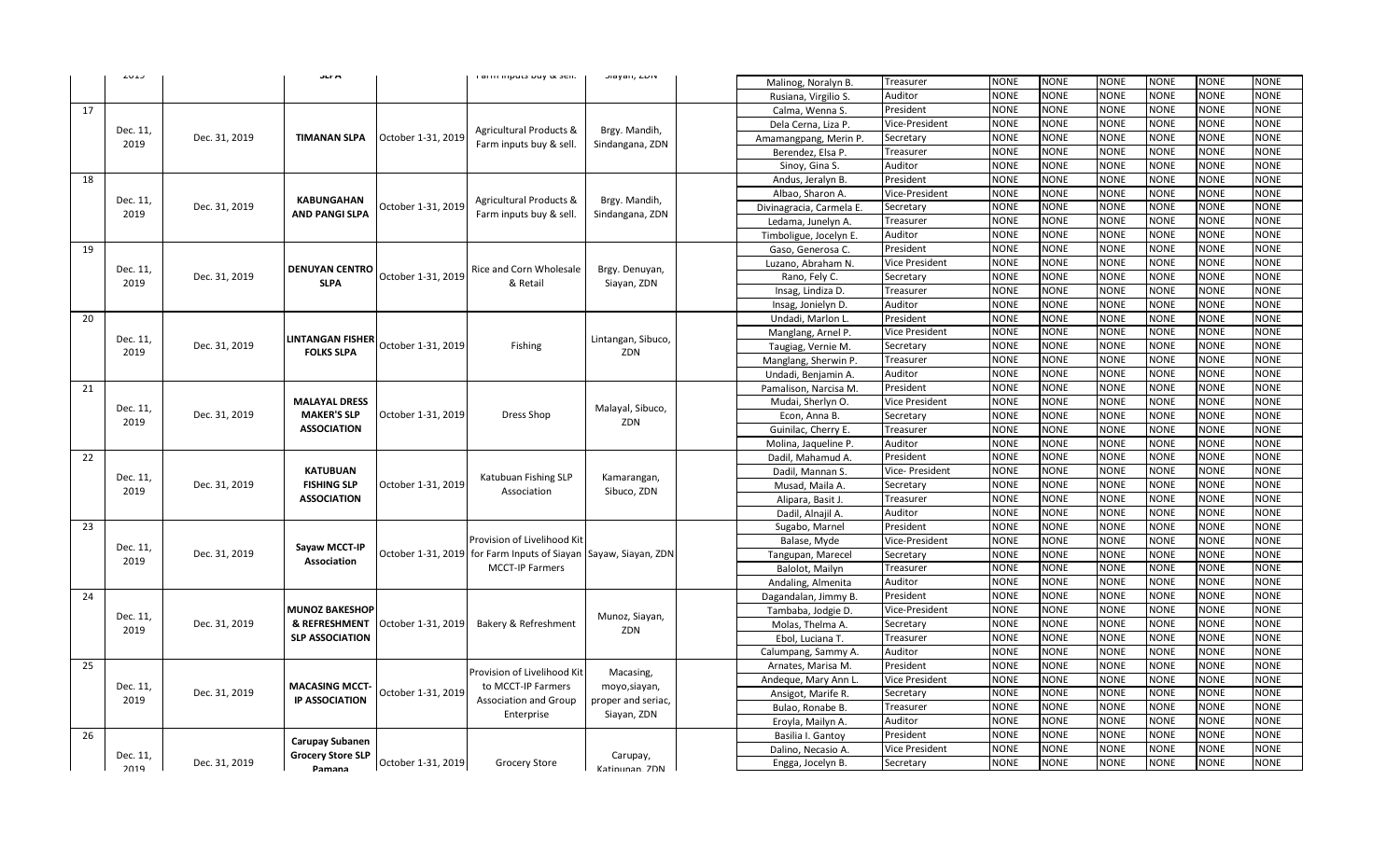|    | ر د نام                   |                    | r amana                |                                        |                                                                                   | Katipunan, LDIY                     | Berino, Enever L              | Treasurer                                                             | <b>NONE</b>                | <b>NONE</b> | <b>NONE</b>                | <b>NONE</b> | <b>NONE</b>                | <b>NONE</b> |
|----|---------------------------|--------------------|------------------------|----------------------------------------|-----------------------------------------------------------------------------------|-------------------------------------|-------------------------------|-----------------------------------------------------------------------|----------------------------|-------------|----------------------------|-------------|----------------------------|-------------|
|    |                           |                    | <b>Association</b>     |                                        |                                                                                   |                                     | Anggay, Olym G.               | Auditor                                                               | <b>NONE</b>                | <b>NONE</b> | <b>NONE</b>                | <b>NONE</b> | <b>NONE</b>                | <b>NONE</b> |
| 27 |                           |                    |                        |                                        |                                                                                   |                                     | Santos, Almafe B.             | President                                                             | <b>NONE</b>                | <b>NONE</b> | <b>NONE</b>                | NONE        | <b>NONE</b>                | NONE        |
|    |                           |                    |                        |                                        |                                                                                   |                                     | Tabuco, Nida C.               | Vice President                                                        | <b>NONE</b>                | <b>NONE</b> | <b>NONE</b>                | <b>NONE</b> | <b>NONE</b>                | <b>NONE</b> |
|    | Dec. 11,                  | Dec. 31, 2019      | <b>DINOLAN FARMERS</b> | October 1-31, 2019                     | Rice and Corn Enterprise                                                          | Dinolan, Sibuco                     | Magsalay, Amada M.            | Secretary                                                             | <b>NONE</b>                | <b>NONE</b> | <b>NONE</b>                | <b>NONE</b> | <b>NONE</b>                | <b>NONE</b> |
|    | 2019                      |                    | <b>SLP ASSOCIATION</b> |                                        |                                                                                   | ZDN                                 | Mian, Jonalyn B.              | Treasurer                                                             | <b>NONE</b>                | <b>NONE</b> | <b>NONE</b>                | <b>NONE</b> | <b>NONE</b>                | <b>NONE</b> |
|    |                           |                    |                        |                                        |                                                                                   |                                     | Aranas, Helen L               | Auditor                                                               | <b>NONE</b>                | <b>NONE</b> | <b>NONE</b>                | <b>NONE</b> | <b>NONE</b>                | <b>NONE</b> |
| 28 |                           |                    |                        |                                        |                                                                                   |                                     | Nayic, Annura A.              | President                                                             | <b>NONE</b>                | <b>NONE</b> | <b>NONE</b>                | <b>NONE</b> | <b>NONE</b>                | <b>NONE</b> |
|    |                           |                    |                        |                                        |                                                                                   |                                     | Ambuting, Saima N.            | Vice- President                                                       | <b>NONE</b>                | <b>NONE</b> | <b>NONE</b>                | <b>NONE</b> | <b>NONE</b>                | <b>NONE</b> |
|    | Dec. 11,                  | Dec. 31, 2019      | <b>LIMPAPA BIGASAN</b> | October 1-31, 2019                     | Rice and Corn Enterprise                                                          | Brgy. Limpapa,                      | Abdullah, Galdy P.            | Secretary                                                             | <b>NONE</b>                | <b>NONE</b> | <b>NONE</b>                | <b>NONE</b> | <b>NONE</b>                | <b>NONE</b> |
|    | 2019                      |                    | <b>SLP ASSOCIATION</b> |                                        |                                                                                   | Sibuco, ZDN                         | Asanji, Methy M               | Treasurer                                                             | <b>NONE</b>                | <b>NONE</b> | <b>NONE</b>                | <b>NONE</b> | <b>NONE</b>                | <b>NONE</b> |
|    |                           |                    |                        |                                        |                                                                                   |                                     | Abdulla, Adzleina M.          | Auditor                                                               | <b>NONE</b>                | <b>NONE</b> | <b>NONE</b>                | <b>NONE</b> | <b>NONE</b>                | <b>NONE</b> |
| 29 |                           |                    |                        |                                        |                                                                                   |                                     | Esperat, Lariza A.            | President                                                             | <b>NONE</b>                | <b>NONE</b> | <b>NONE</b>                | <b>NONE</b> | <b>NONE</b>                | <b>NONE</b> |
|    |                           |                    | <b>BONGALAO</b>        |                                        |                                                                                   |                                     | Santiago, Aizel G.            | Vice-President                                                        | <b>NONE</b>                | <b>NONE</b> | <b>NONE</b>                | <b>NONE</b> | <b>NONE</b>                | <b>NONE</b> |
|    | Dec. 11,<br>Dec. 31, 2019 | <b>BIGASAN SLP</b> | October 1-31, 2019     | Rice and Corn Enterprise               | Brgy. Bongalao,                                                                   | Caser, Hilda B.                     | Secretary                     | <b>NONE</b>                                                           | <b>NONE</b>                | <b>NONE</b> | <b>NONE</b>                | <b>NONE</b> | <b>NONE</b>                |             |
|    | 2019                      |                    | <b>ASSOCIATION</b>     |                                        |                                                                                   | Sibuco ZDN                          | Hagonos, Vilma S.             | Treasurer                                                             | <b>NONE</b>                | <b>NONE</b> | <b>NONE</b>                | <b>NONE</b> | <b>NONE</b>                | <b>NONE</b> |
|    |                           |                    |                        |                                        |                                                                                   |                                     | Jay-vian, Majid F.            | Auditor                                                               | <b>NONE</b>                | <b>NONE</b> | <b>NONE</b>                | <b>NONE</b> | <b>NONE</b>                | <b>NONE</b> |
| 30 |                           |                    |                        |                                        |                                                                                   |                                     | Diga, Nor-Ima K.              | President                                                             | <b>NONE</b>                | <b>NONE</b> | <b>NONE</b>                | <b>NONE</b> | <b>NONE</b>                | <b>NONE</b> |
|    |                           |                    |                        |                                        |                                                                                   |                                     | Pailan, Helen A.              | Vice-President                                                        | <b>NONE</b>                | <b>NONE</b> | <b>NONE</b>                | <b>NONE</b> | <b>NONE</b>                | <b>NONE</b> |
|    | Dec. 11,                  | Dec. 31, 2019      | <b>SIPRO BIGASAN</b>   | October 1-31, 2019                     | Bigasan                                                                           | Sirawai Proper,<br>Sirawai ZDN      | Bariwa, Napsa L.              | Secretary                                                             | <b>NONE</b>                | <b>NONE</b> | <b>NONE</b>                | <b>NONE</b> | <b>NONE</b>                | <b>NONE</b> |
|    | 2019                      |                    | <b>SLPA</b>            |                                        |                                                                                   |                                     | Basanon, Soraida M            | <b>NONE</b><br><b>NONE</b><br><b>NONE</b><br><b>NONE</b><br>Treasurer | <b>NONE</b>                | <b>NONE</b> |                            |             |                            |             |
|    |                           |                    |                        |                                        |                                                                                   |                                     | Muksan, Anerfa D.             | Auditor                                                               | <b>NONE</b>                | NONE        | NONE                       | <b>NONE</b> | <b>NONE</b>                | NONE        |
| 31 |                           |                    |                        |                                        |                                                                                   |                                     | Tagapan, Franklin D.          | President                                                             | <b>NONE</b>                | <b>NONE</b> | <b>NONE</b>                | <b>NONE</b> | <b>NONE</b>                | <b>NONE</b> |
|    |                           |                    | <b>MCCT-IP Abono</b>   |                                        | Provision of Livelihood Kit                                                       | Ilihan, Labakid,                    | Tigon, Ronald P.              | Vice President                                                        | <b>NONE</b>                | NONE        | NONE                       | <b>NONE</b> | <b>NONE</b>                | NONE        |
|    | Dec. 11,<br>2019          | Dec. 31, 2019      | Para sa Maguuma        | October 1-31, 2019                     | on "Abono para sa Mag-                                                            | Marupay, Lopero,<br>& Tamarok, Jose | Malupangue, Bernadeth I       | Secretary                                                             | <b>NONE</b>                | <b>NONE</b> | <b>NONE</b>                | <b>NONE</b> | <b>NONE</b>                | <b>NONE</b> |
|    |                           |                    | Association            |                                        | Uuma"                                                                             | Dalman ZDN                          | Reluya, Elma A.               | Treasurer                                                             | <b>NONE</b>                | <b>NONE</b> | <b>NONE</b>                | NONE        | NONE                       | NONE        |
|    |                           |                    |                        |                                        |                                                                                   |                                     | Engcot, Joey C.               | Auditor                                                               | <b>NONE</b>                | <b>NONE</b> | <b>NONE</b>                | <b>NONE</b> | <b>NONE</b>                | NONE        |
| 32 |                           |                    |                        |                                        | Livelihood Kit Provision of<br>Agricultural<br>Materials/Supplies                 | Mutia, Buenasuerte<br>ZDN           | Asol, Virgilia S.             | President                                                             | <b>NONE</b>                | <b>NONE</b> | NONE                       | <b>NONE</b> | NONE                       | NONE        |
|    | Dec. 11,                  |                    | <b>MCCT-IP MUTIA</b>   |                                        |                                                                                   |                                     | Claret, Eusebia S.            | Vice President                                                        | <b>NONE</b>                | <b>NONE</b> | <b>NONE</b>                | <b>NONE</b> | <b>NONE</b>                | NONE        |
|    | 2019                      | Dec. 31, 2019      | <b>AGRI-FARMING</b>    | October 1-31, 2019                     |                                                                                   |                                     | Sacal, Merlyn P.              | Secretary                                                             | <b>NONE</b>                | <b>NONE</b> | NONE                       | <b>NONE</b> | <b>NONE</b>                | NONE        |
|    |                           |                    |                        |                                        |                                                                                   |                                     | Gumandam, Jenifer I.          | Treasurer                                                             | NONE                       | <b>NONE</b> | <b>NONE</b>                | <b>NONE</b> | <b>NONE</b>                | <b>NONE</b> |
|    |                           |                    |                        |                                        |                                                                                   |                                     | Balignot, Merlita P.          | Auditor                                                               | <b>NONE</b>                | <b>NONE</b> | NONE                       | <b>NONE</b> | <b>NONE</b>                | <b>NONE</b> |
| 33 |                           |                    |                        |                                        | Provision of Livelihood Kit Matam, Bulawan &<br>for Corn and Rubber<br>Production |                                     | Virginia Sumog Pontino        | President                                                             | <b>NONE</b>                | <b>NONE</b> | <b>NONE</b>                | <b>NONE</b> | <b>NONE</b>                | <b>NONE</b> |
|    | Dec. 11,                  |                    | KATIPUNAN MCCT-        | October 1-31, 2019                     |                                                                                   | Dabiak, Katipunan<br>ZDN            | Viola Omilid Setit            | Vice President                                                        | <b>NONE</b>                | <b>NONE</b> | <b>NONE</b>                | <b>NONE</b> | <b>NONE</b>                | <b>NONE</b> |
|    | 2019                      | Dec. 31, 2019      | <b>IP LIVELIHOOD</b>   |                                        |                                                                                   |                                     | Flordelisa Tomas Cubas        | Secretary                                                             | <b>NONE</b>                | <b>NONE</b> | <b>NONE</b>                | <b>NONE</b> | <b>NONE</b>                | <b>NONE</b> |
|    |                           |                    | <b>ASSOCIATION</b>     |                                        |                                                                                   |                                     | <b>Tessie Sumindoy Cagbas</b> | Treasurer                                                             | <b>NONE</b>                | NONE        | <b>NONE</b>                | NONE        | <b>NONE</b>                | <b>NONE</b> |
|    |                           |                    |                        |                                        |                                                                                   |                                     | Alberto Hamac Marias          | Auditor                                                               | <b>NONE</b>                | <b>NONE</b> | <b>NONE</b>                | <b>NONE</b> | <b>NONE</b>                | <b>NONE</b> |
| 34 |                           |                    |                        |                                        |                                                                                   |                                     | Tumagna, Robencio E.          | President                                                             | <b>NONE</b>                | <b>NONE</b> | <b>NONE</b>                | <b>NONE</b> | <b>NONE</b>                | <b>NONE</b> |
|    | Dec. 11,                  |                    | <b>KALAMBUAN</b>       |                                        |                                                                                   | New Siquijor,                       | Tillo, Rebecca L.             | Vice- President                                                       | <b>NONE</b>                | <b>NONE</b> | <b>NONE</b>                | <b>NONE</b> | <b>NONE</b>                | <b>NONE</b> |
|    | 2019                      | Dec. 31, 2019      | <b>PAMANA SLPA</b>     | October 1-31, 2019                     | Copra Buy & Sell                                                                  | Mutia, ZDN                          | Quirra, Liza Q.               | Secretary                                                             | <b>NONE</b>                | <b>NONE</b> | <b>NONE</b>                | <b>NONE</b> | <b>NONE</b>                | NONE        |
|    |                           |                    |                        |                                        |                                                                                   |                                     | Cantila, Shiela E.            | Treasurer                                                             | <b>NONE</b>                | <b>NONE</b> | <b>NONE</b>                | <b>NONE</b> | <b>NONE</b>                | <b>NONE</b> |
|    |                           |                    |                        |                                        |                                                                                   |                                     | Roma, Edna E.                 | Auditor                                                               | <b>NONE</b>                | <b>NONE</b> | <b>NONE</b>                | <b>NONE</b> | <b>NONE</b>                | <b>NONE</b> |
| 35 |                           |                    |                        |                                        |                                                                                   |                                     | Tubada, Jenny D.              | President                                                             | <b>NONE</b>                | <b>NONE</b> | <b>NONE</b>                | <b>NONE</b> | <b>NONE</b>                | <b>NONE</b> |
|    | Dec. 11,                  |                    | <b>Bigasan and</b>     |                                        | Bigasan & Agrivet                                                                 | Brgy. Bago,                         | Jugan, Jinky D.               | Vice-President                                                        | <b>NONE</b>                | <b>NONE</b> | <b>NONE</b>                | <b>NONE</b> | <b>NONE</b>                | <b>NONE</b> |
|    | 2019                      | Dec. 31, 2019      |                        | Agrivet ng Bago SLP October 1-31, 2019 | Enterprise                                                                        | Sindangan, ZDN                      | Jasulin, Miraluna B.          | Secretary                                                             | <b>NONE</b>                | <b>NONE</b> | <b>NONE</b><br><b>NONE</b> | <b>NONE</b> | <b>NONE</b>                | <b>NONE</b> |
|    |                           |                    | Association            |                                        |                                                                                   |                                     | Balansag, Helen S.            | Treasurer                                                             | <b>NONE</b>                | <b>NONE</b> |                            | <b>NONE</b> | <b>NONE</b>                | <b>NONE</b> |
|    |                           |                    |                        |                                        |                                                                                   |                                     | Badental, Mercy V.            | Auditor                                                               | <b>NONE</b>                | <b>NONE</b> | <b>NONE</b><br><b>NONE</b> | <b>NONE</b> | <b>NONE</b><br><b>NONE</b> | <b>NONE</b> |
| 36 |                           |                    |                        |                                        |                                                                                   |                                     | Samson, Mercy U.              | President                                                             | <b>NONE</b><br><b>NONE</b> | <b>NONE</b> |                            | NONE        | <b>NONE</b>                | NONE        |
|    | Dec. 11,                  |                    | PIÑA BIGASAN           |                                        |                                                                                   |                                     | Villanueva, Amazona D.        | Vice-President                                                        |                            | NONE        | NONE                       | NONE        |                            | NONE        |
|    | 2019                      | Dec. 31, 2019      | SI PA                  | October 1-31, 2019                     | Bigasan                                                                           | Piña, Sirawai, ZDN                  |                               | Secretary                                                             | <b>NONE</b>                | <b>NONE</b> | <b>NONE</b>                | <b>NONE</b> | <b>NONE</b>                | NONE        |